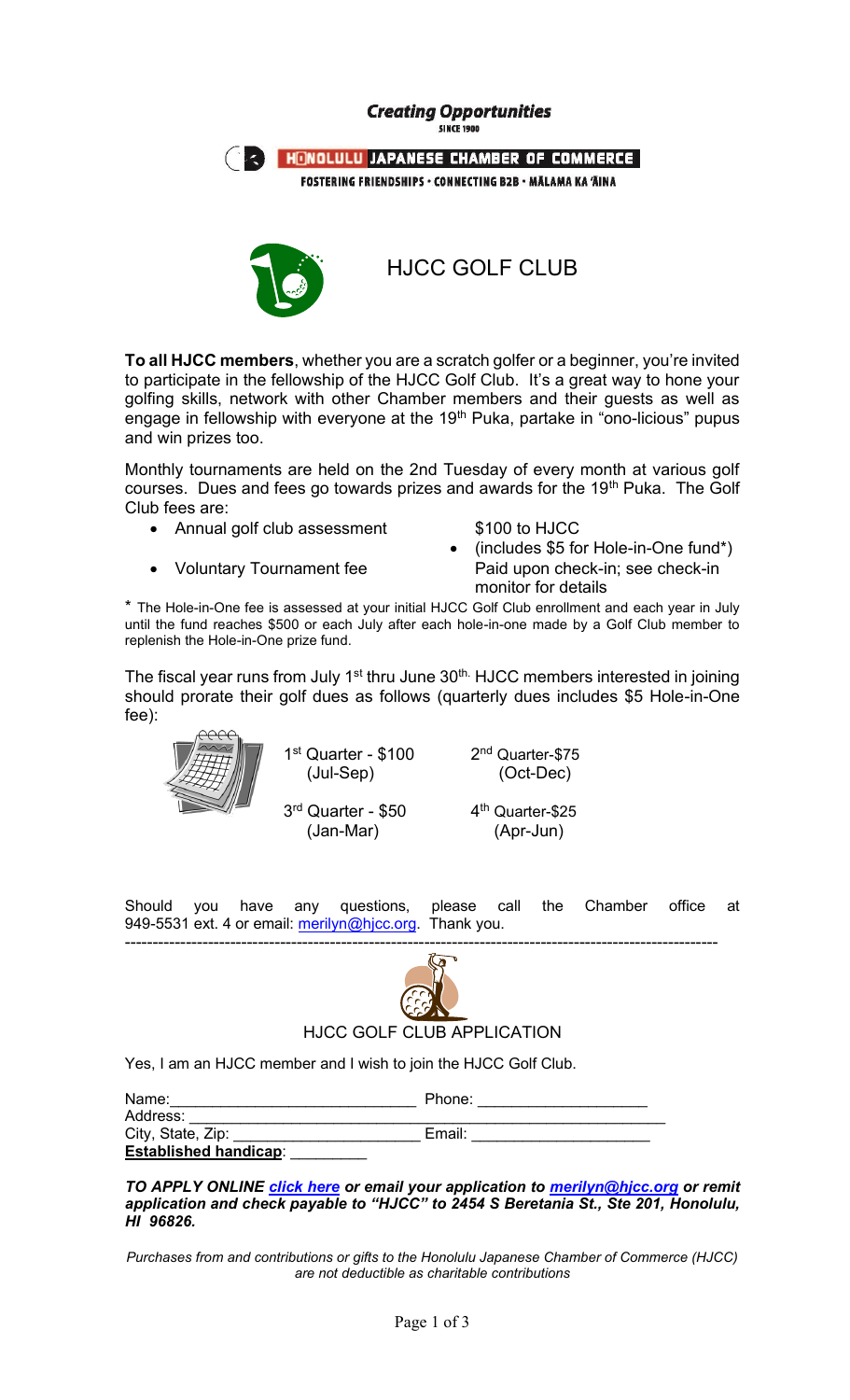**Creating Opportunities SINCE 1900 EXAMPLE THE SECOND SET OF COMMERCE** FOSTERING FRIENDSHIPS . CONNECTING B2B . MÄLAMA KA 'ÄINA

## *HJCC GOLF CLUB MONTHLY OUTING RESULTS*

**Tournament held on June 14, 2022 at Mililani Golf Club**

# **Ace Award Sponsored By:** *Reid Higashi Commercial Insurance Agent Reid Higashi, Inc.*



**June 2022 ACE Lei Takata – Net 64**

**Ace Award Presented by** *Reid Higashi (l)*



**June 2022 BANANA Brian Suzuki – Net 80**

**Banana Award Presented by Bob Nagao** *(l), HJCC Golf Club Tri-Chair*